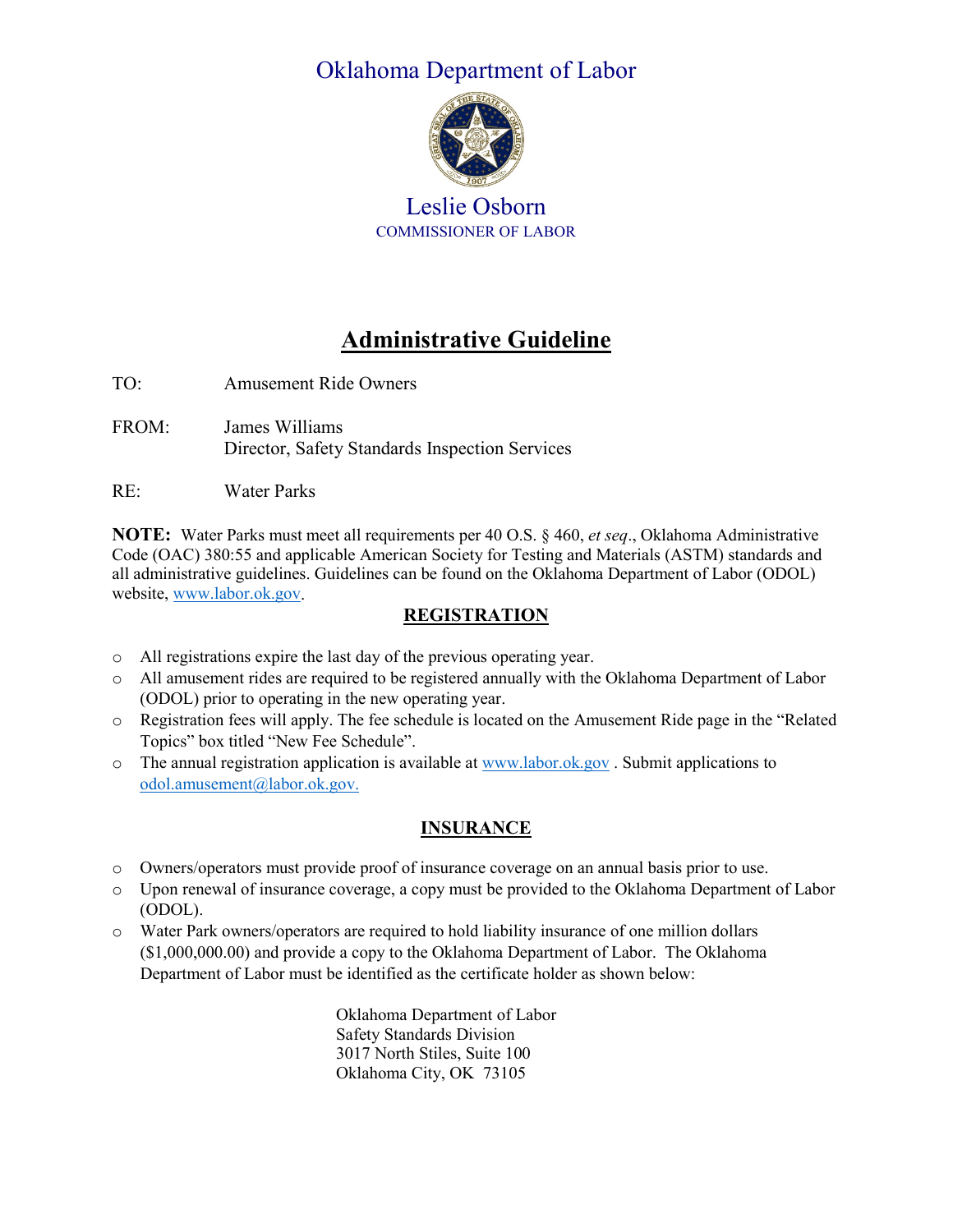#### **INSPECTION**

- o All inspections expire the last day of the current operating year.
- o Water Park rides require annual inspection prior to use in the new operating year by the Oklahoma Department of Labor. Some water park rides require a dry inspection as well as a wet inspection.
- o Owners/operators are required to request inspection of current inventory and newly acquired water rides prior to being placed into service.
- o New companies as well as those under new ownership or management whose inventory has not been inspected by the Oklahoma Department of Labor will be required to register and schedule an inspection prior to any device being put into operation.
- o Owner/operators shall file a notice of intent and submit any plans or diagrams prior to:
	- Any new construction.
	- Any additions or alterations are made that change the structure, mechanism, classification or capacity of any amusement ride.
- $\circ$  Inspections are scheduled to be conducted during regular business hours (M-F, 8-5) by submitting the annual application. Requests are to be submitted a minimum of 72 hours (3 business days) prior to inspection in order to guarantee inspector availability. The annual application is available at [www.labor.ok.gov.](http://www.labor.ok.gov/) Submit applications to:

Oklahoma Department of Labor Safety Standards Division 3017 North Stiles, Suite 100 Oklahoma City, OK 73105 [odol.amusement@labor.ok.gov](mailto:odol.amusement@labor.ok.gov)

- o Inspection fees will apply. The fee schedule is located on the Amusement Ride page in the "Related Topics" box titled "New Fee Schedule".
- o Owner/operators shall file a notice of intent and submit any plans or diagrams prior to:
	- Any new construction.
	- Any additions or alterations are made that change the structure, mechanism, classification or capacity of any amusement ride.
	- An engineer's stamp must be on the plans and be approved by the Oklahoma Department of Labor (ODOL).
	- Rides must be compliant with American Society of Testing Material (ASTM) standards.
	- An engineer's stamp must be on the plans and be approved by the Oklahoma Department of Labor (ODOL).
	- The local city and county should be consulted to verify that all permits required are completed prior to the construction start date.
	- (New) whose inventory has not been inspected by the Oklahoma Department of Labor will be required to register and schedule an inspection prior to any device being put into operation.
- o Water Rides with extraordinary circumstances that require extra time for inspection may be classified as Substantial or Other*.* See OAC 380:55-5-6 fees for Substantial and Other inspection ride types.
	- **Substantial amusement device:** a device which is used as an amusement device and is substantial in its size or complexity, such that an inspection of the device is complex.
	- **Other amusement device:** all other amusement devices not classified in paragraphs (1)- (5) of subsection 380:55-5-5.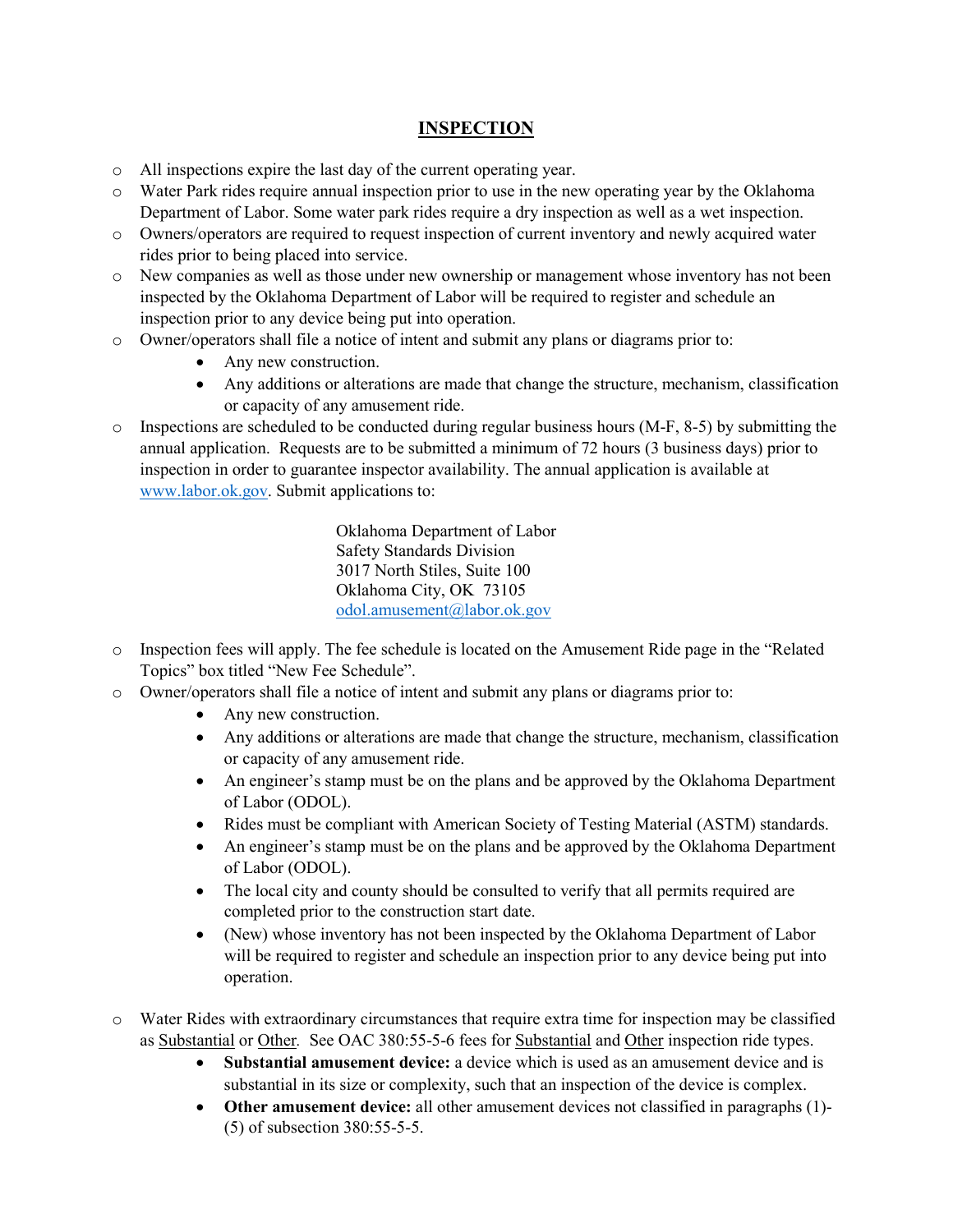- o Registration/Inspection sticker shall be placed on or in the vicinity of the pump room door.
- o Owner shall provide a man lift and a qualified operator if required to conduct inspection.
- o Multiple slides on one platform are required to be registered and inspected individually.
- o Rides must be compliant with American Society of Testing Material (ASTM) standards.
- o Annual requirements for Lazy Rivers:
	- Dry inspection, inspection prior to channel being filled with water
	- Wet inspection, inspection after channel being filled with water
- o The following are exempt from inspection by ODOL:
	- All slides 18' or less
	- All splash pad/sprinkler
	- Rock walls in pool without mechanical belay
	- Wave pools
- o Spot checks may be conducted by the Oklahoma Department of Labor throughout the season without notice and at no cost to the owner.

## **ACCIDENT/INCIDENT**

- o Accidents/Incidents that involve a fatality, loss of limb or an injury requiring medical treatment more than "on-site" will require the ride to be shut down and the accident/incident reported to the Oklahoma Department of Labor (ODOL) immediately by calling:
	- $(405)$  521-6100 or  $(405)$  521-6604 during business hours  $(M-F/8-5)$
	- (405) 343-9815 after business hours and weekends/holidays.
- o The ride is not to be moved except for the safety of patrons/public.
- o An accident/incident involving a mechanical failure will require the ride to be closed and not reopened until approved by the Oklahoma Department of Labor (ODOL).
	- An Amusement Ride Accident/Incident Report must be completed and submitted to the Oklahoma Department of Labor. The form is available at [www.labor.ok.gov.](http://www.labor.ok.gov/)
- o Injuries requiring "on-site" first aid medical treatment only, are to be documented. Documentation shall be available for review during Oklahoma Department of Labor (ODOL) annual inspections.

#### **OWNER/OPERATORS ARE REQUIRED TO:**

- o Operators are to be trained annually, maintain and provide copies of training certification records to the Oklahoma Department of Labor upon request.
- o Owners must supply the Oklahoma Department of Labor with documentation that all violations have been corrected if requested.
- o Daily inspections are to be conducted for each ride with these records maintained for at least three years. Records may be electronic or hard copy and available to Oklahoma Department of Labor inspectors upon request.
- $\circ$  Maintenance logs are to be maintained for at least three years (3), electronic or hard copy is acceptable.
- o A ride manual shall be on file for each ride.